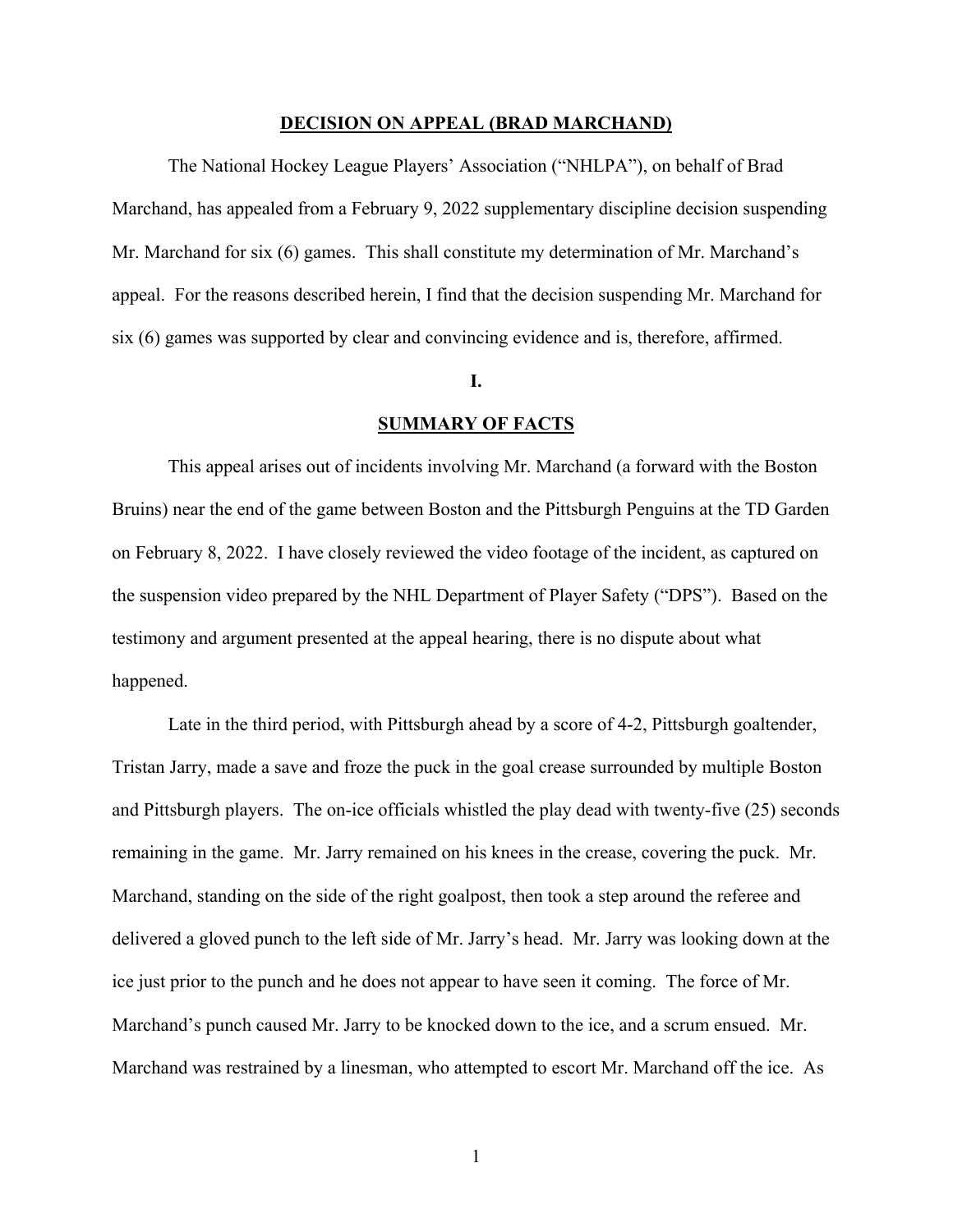Mr. Marchand and the linesman were skating past Mr. Jarry, the linesman positioned his body between the two players. As they passed Mr. Jarry, Mr. Marchand, while in the linesman's grasp, pushed toward Mr. Jarry, and used the blade of his stick to deliver a jab to Mr. Jarry's head and neck area, causing Mr. Jarry to recoil.

The Official's Report of Match Penalty states:

With 25 seconds remaining in the game and Pittsburgh leading Boston 4-2. We had a whistle at the net for the Pittsburgh Goalie #35 Jarry making a glove save. All of a sudden #63 Marchand (BOS) comes to the net and sucker punches #35 Jarry (PIT) in the side of the head. A little scrum ensues and as the linesman is escorting #63 Marchand (BOS) off the ice, Marchand turns and comes at #35 Jarry (PIT) who is in his crease and pokes him in the Goalie Mask. #63 Marchand was assessed a minor for roughing and a Match Penalty Rule 21.1 for deliberate attempt to injure. (NHL Ex. 3.)

# **II.**

## **PROCEDURAL HISTORY**

On February 9, 2022, George Parros (Senior Vice President, DPS) held an in-person supplementary discipline hearing (via Zoom videoconference) relating to this incident. Following the hearing, Mr. Parros issued a decision suspending Mr. Marchand for six (6) games. The analysis and rationale underlying the suspension assessed to Mr. Marchand was fully explained in the DPS video produced and made publicly available in conjunction with the announcement of Mr. Parros's decision. As of the date of this decision, Mr. Marchand has served four (4) games of the six-(6) game suspension.

By email to Deputy Commissioner Bill Daly, dated February 11, 2022, the NHLPA gave notice of an appeal on behalf of Mr. Marchand pursuant to Section 18.12 of the NHL/NHLPA Collective Bargaining Agreement ("CBA").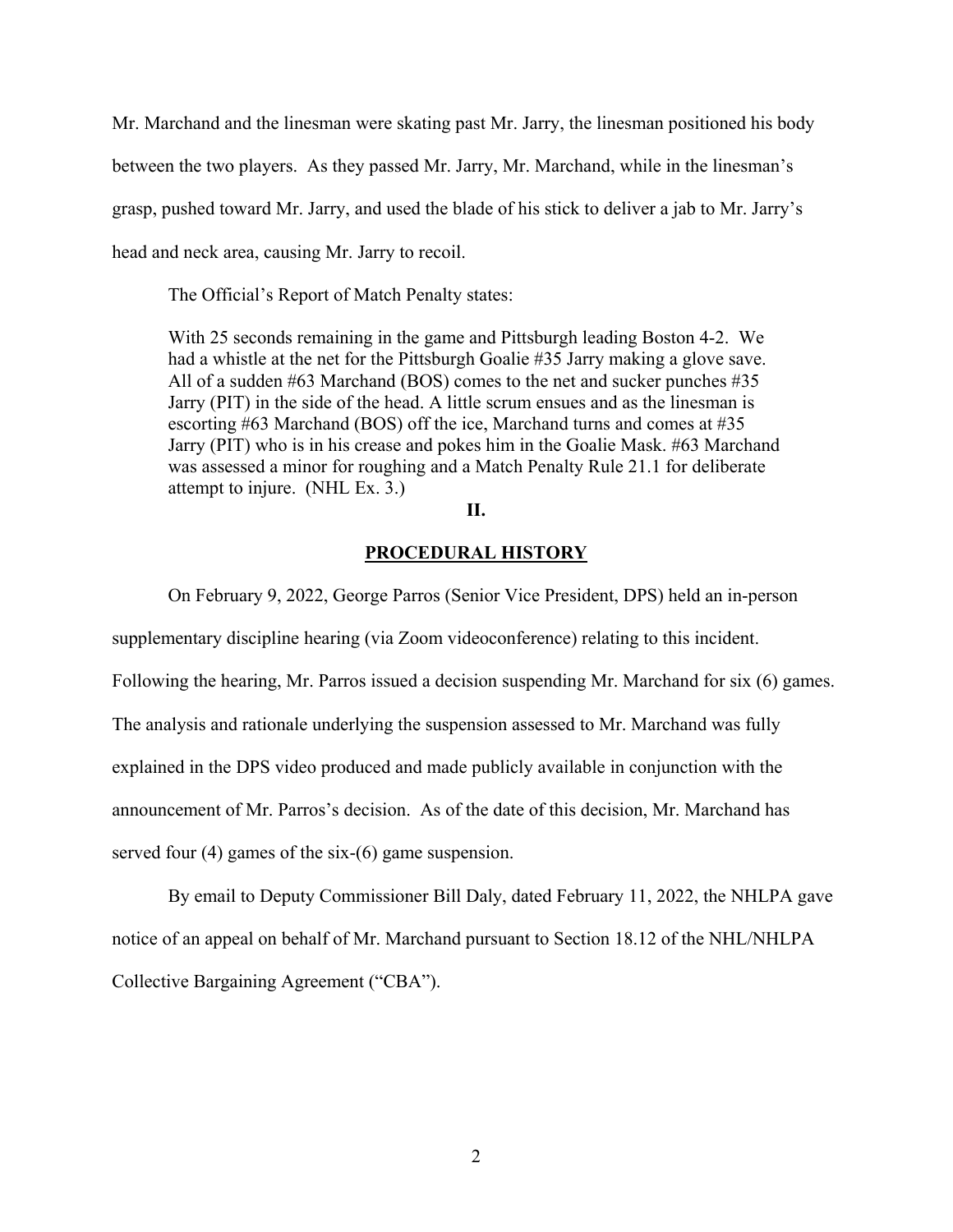#### **III.**

# **THE FEBRUARY 16 HEARING**

As set forth in CBA Section 18.12, where (as here), the underlying decision results in a suspension of six (6) or more games, and such decision is appealed, I am required to hold an inperson hearing. I held such a hearing on February 16, 2022 at the League offices in New York. In attendance at the hearing in addition to and on behalf of Mr. Marchand were his agent, Wade Arnott; and John Gerba, Don Zavelo, Steve Webb and Rob DeGregory from the NHLPA. In addition, Boston Bruins General Manager Don Sweeney attended. Bill Daly, David Zimmerman, Julie Grand, Daniel Ages and Katherine Watson attended the hearing on behalf of the League. George Parros, from DPS, appeared at the hearing and he, as well as Mr. Marchand and Mr. Sweeney, testified. Also in attendance on behalf of the League was counsel from Proskauer Rose LLP, Joseph Baumgarten.

The hearing began at approximately 3:00 p.m. and concluded at approximately 5:15 p.m. All parties were given a full and fair opportunity to be heard and no objection to the proceeding was raised. The record was closed at the conclusion of the hearing. The final transcript of the hearing was received by email on February 17, 2022.

#### **IV.**

#### **STANDARD OF REVIEW**

Section 18.12 of the CBA provides for the right to appeal to the Commissioner any decision regarding Supplementary Discipline for On-Ice Conduct. The CBA directs, in connection with any such appeal, that I determine whether the supplementary discipline decision was supported by clear and convincing evidence.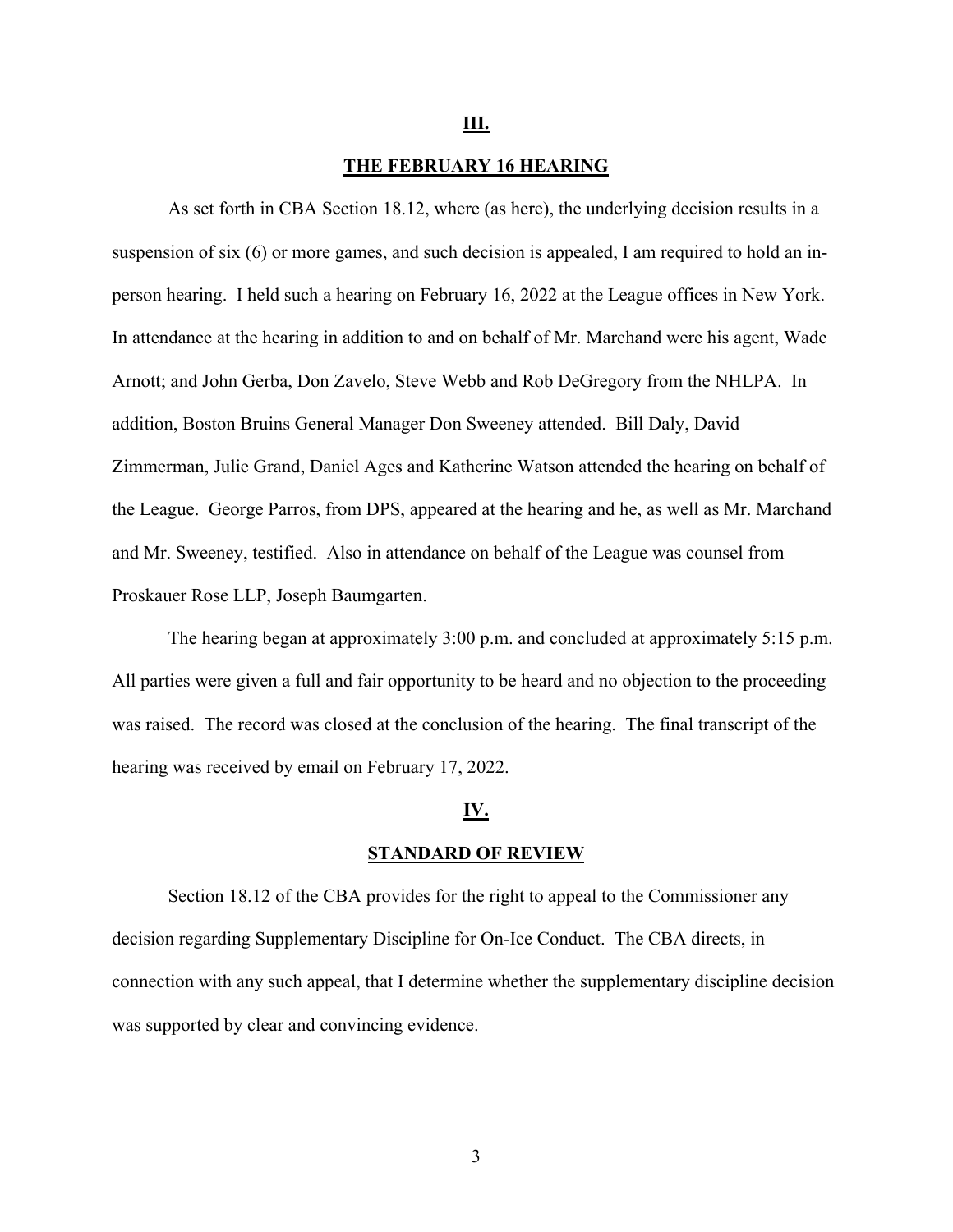**V.** 

# **THE NHLPA'S CONTENTIONS**

Mr. Marchand readily admitted that he had engaged in the conduct described above and in the DPS suspension video. Likewise, neither he nor the NHLPA took issue with the conclusion that his conduct was in violation of the League Playing Rules and amounted to roughing and high sticking. I found Mr. Marchand to be forthright and sincere in expressing remorse for his conduct, which he did not attempt to defend and which he acknowledged was "stupid."  $(Tr. 9.)$ 

The sole basis for the appeal is the contention that the supplementary discipline assessed by DPS (a six (6) game suspension) was excessive in light of discipline imposed in purportedly comparable cases. (Tr. 85-89.) In particular, the NHLPA cited a two (2) game suspension imposed on Milan Lucic in 2019 based on a punch delivered to Kole Sherwood (NHLPA Ex. 2); as well as an incident in which Joe Thornton received no supplementary discipline for a punch delivered to goaltender Petr Mrazek in 2019. (NHLPA Ex. 1.) The NHLPA also cited a two (2) game suspension imposed on Radko Gudas in 2019 for high sticking Nikita Kucherov. The NHLPA also presented a list of other players who have been fined and suspended for high sticking. (NHLPA Ex. 3.) I discuss this evidence at pp. 11-13, below.

# **VI.**

#### **ANALYSIS**

Because the NHLPA and Mr. Marchand do not contest that the conduct in question violated the League Playing Rules, my analysis is limited to whether the six (6) game suspension imposed by DPS is appropriate, *i.e.*, supported by clear and convincing evidence. For the reasons that follow, I find that it is.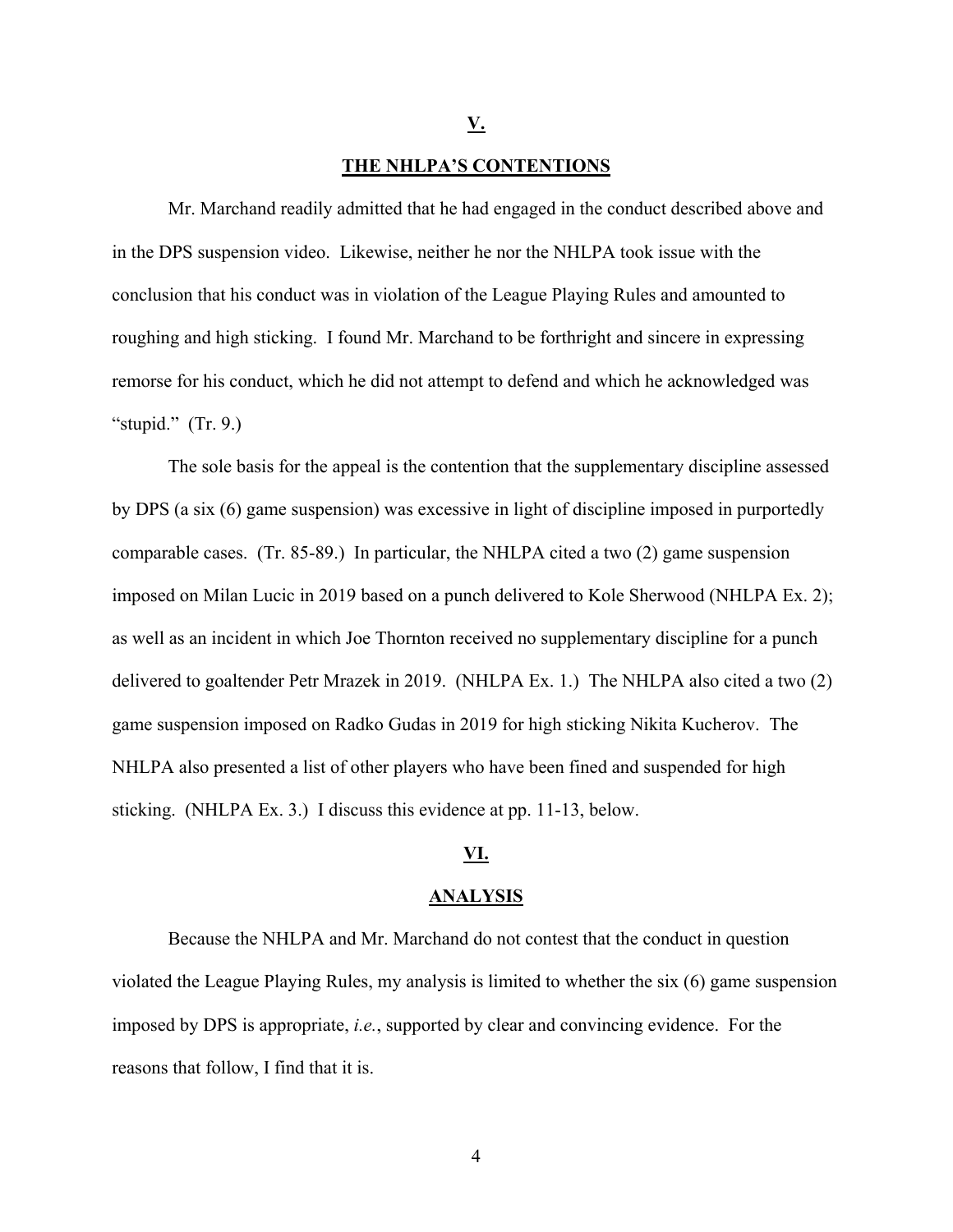As I have noted in prior supplementary discipline opinions, the CBA does not prescribe a formulaic basis for the determination of appropriate supplementary discipline. To the contrary, Article 18 embodies a recognition that each case is unique and must be decided on the basis of its own particular facts and circumstances.

The framework for my inquiry as to the appropriate level of discipline for on-ice conduct in violation of the Playing Rules involves a review of the following factors set forth in Section 18.2 of the CBA:

- (a) The type of conduct involved: conduct in violation of League Playing Rules, and whether the conduct is intentional or reckless, and involves the use of excessive and unnecessary force. Players are responsible for the consequences of their actions.
- (b) Injury to the opposing Player(s) involved in the incident.
- (c) The status of the offender and, specifically, whether the Player has a history of being subject to Supplementary Discipline for On-Ice Conduct. Players who repeatedly violate League Playing Rules will be more severely punished for each new violation. (Emphasis in original.)
- (d) The situation of the game in which the incident occurred, for example: late in the game, lopsided score, prior events in the game.
- (e) Such other factors as may be appropriate in the circumstances.

I review these factors below.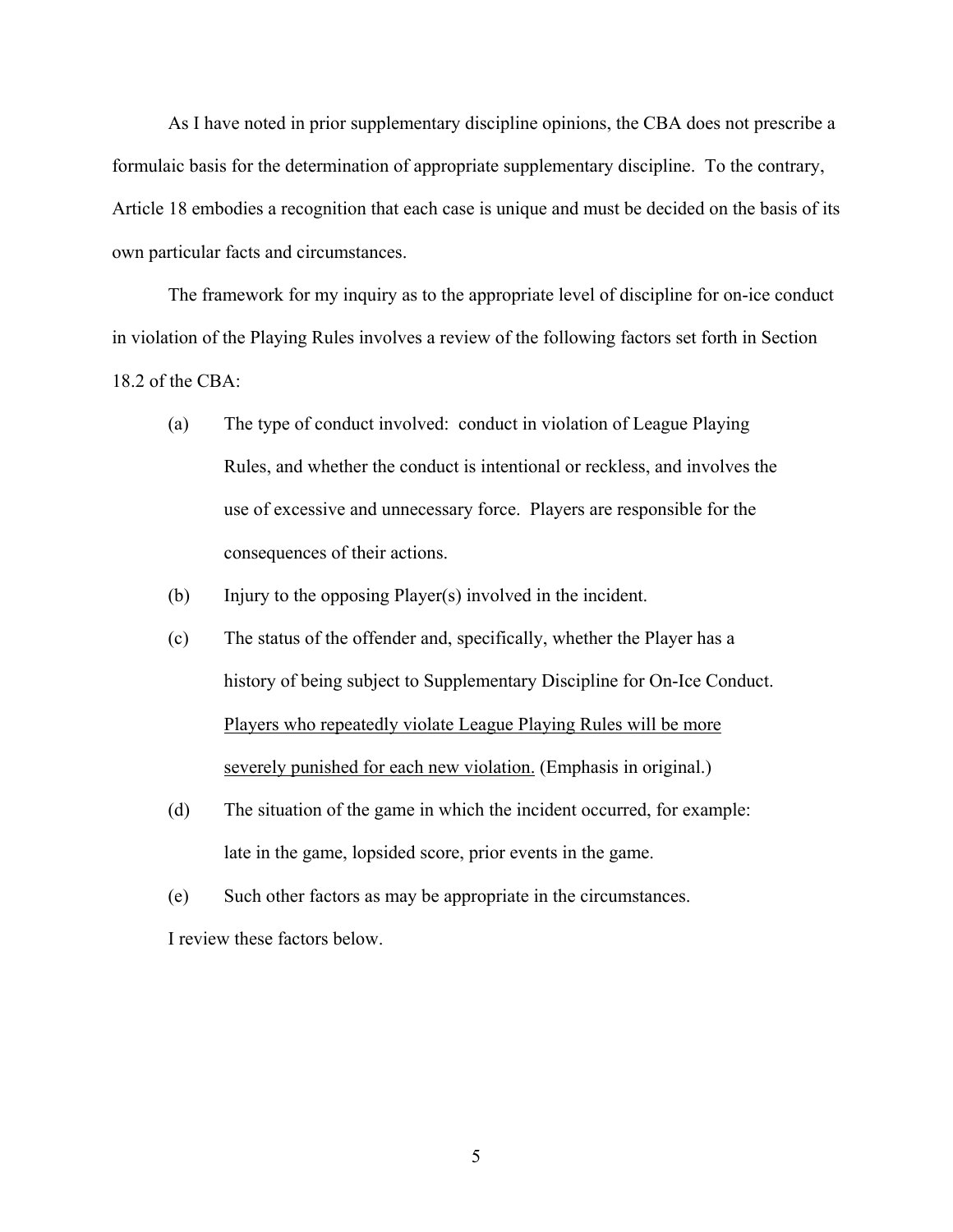## The Type of Conduct Involved (Section 18.2(a))

There is no question (and no dispute) that Mr. Marchand's conduct involved both roughing and high sticking in violation of League Playing Rules. I note that the on-ice officials also assessed a match penalty against Mr. Marchand for a deliberate attempt to injure under Playing Rule 21.1. (NHL Ex. 3.) However, DPS did not find that Mr. Marchand deliberately attempted to injure Mr. Jarry and, giving Mr. Marchand the benefit of the doubt, I decline to make such a finding here.<sup>1</sup> I accept Mr. Marchand's explanation that he is an aggressive and emotional player who crossed a line (one that he has crossed before), but without any intent to injure Mr. Jarry. (Tr. 10).

There is also no question that the conduct involved was intentional. Mr. Marchand deliberately stepped around the referee in order to deliver the punch to Mr. Jarry well after the play had been whistled dead (*i.e.*, roughing). As he was being escorted off the ice, Mr. Marchand then deliberately, while in the grasp of the linesman, approached Mr. Jarry to deliver an intentional stick jab to Mr. Jarry's head and neck area (*i.e.*, high-sticking).

By definition, the conduct involved excessive and unnecessary force because there was no justification for any force being applied given that the play had been whistled dead. To make matters worse, Mr. Marchand twice struck Mr. Jarry, an unsuspecting opposing goaltender who was not in a position to defend himself. In the first instance, Mr. Jarry was already in a compromised position (on his knees, covering the puck) when Mr. Marchand approached him from the side and punched him, so it is not surprising that the unanticipated punch knocked Mr. Jarry to the ice. It is also apparent from the video that Mr. Jarry did not anticipate (nor did he have any reason to anticipate) that Mr. Marchand would deliver a stick jab to his head (which

<sup>&</sup>lt;sup>1</sup> Had there been a deliberate attempt by Mr. Marchand to injure Mr. Jarry, I cannot imagine that the discipline imposed would not have been significantly greater.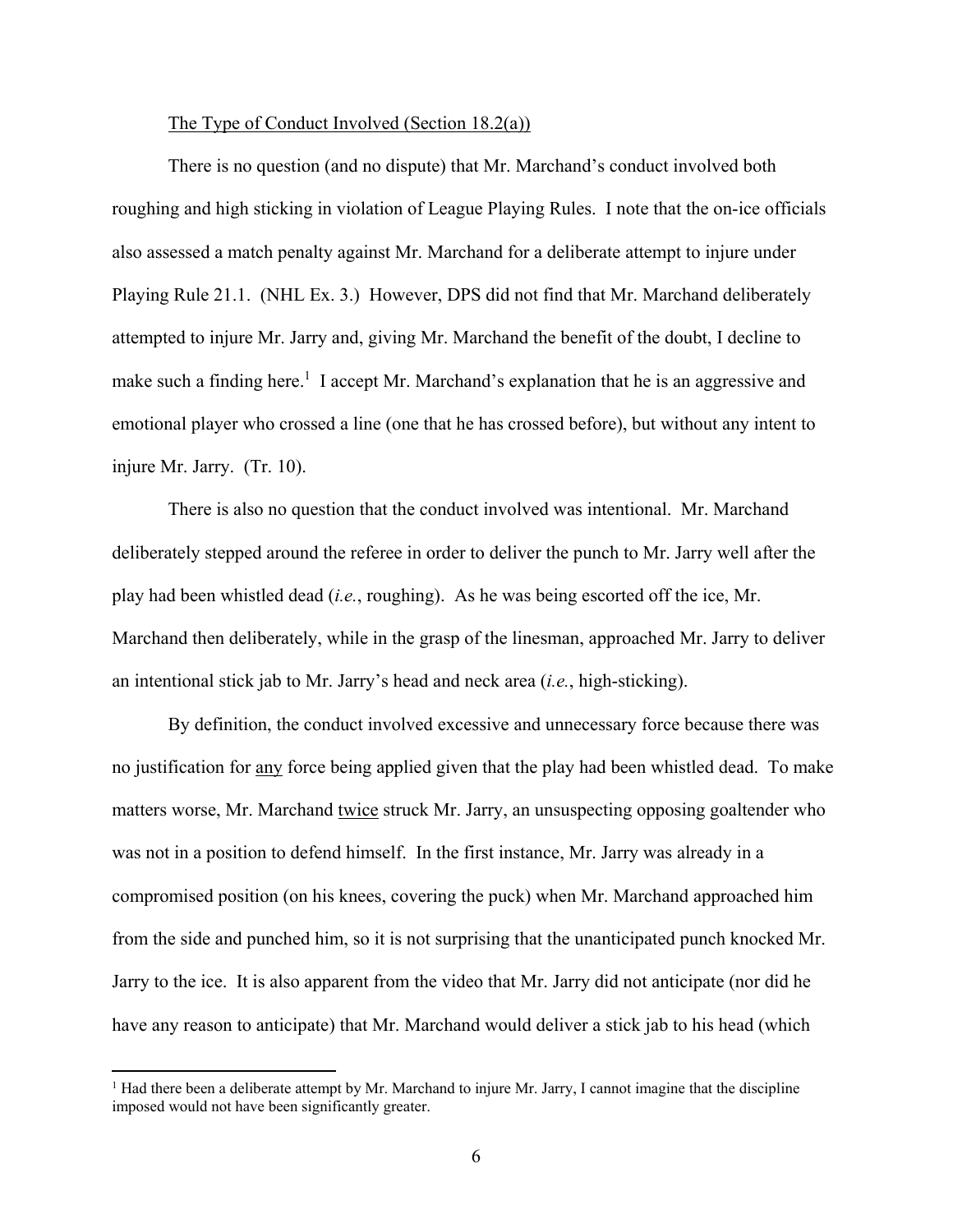was applied with sufficient force to cause Mr. Jarry's head to turn sharply) while Mr. Marchand was being escorted off the ice.

In short, the conduct here was far from a "hockey play."<sup>2</sup> And, although Mr. Jarry did not suffer an injury, it is clear that Mr. Marchand's actions were taken with reckless disregard for Mr. Jarry.

### Injury to The Opposing Player (Section 18.2(b))

Mr. Jarry was not injured as a result of Mr. Marchand's actions.

# The Status of The Offender (Section 18.2(c))

CBA Section 18.2(c)'s underlined language highlights the significance of this factor: "Players who repeatedly violate League Playing Rules will be more severely punished for each new violation." The reason for this emphasis is self-evident. As I have stated previously, the goal of supplementary discipline is not simply to punish conduct that is in violation of League Rules, but also to deter future misconduct. The plain language of the CBA makes clear that this is true whether or not the repeat offense(s) involve the identical conduct.

No active player has been suspended more times than Mr. Marchand; this is his *eighth*  (8<sup>th</sup>) suspension. (NHL Ex. 1.) In addition, he has been fined four (4) times for physical fouls.<sup>3</sup> Although the on-ice penalty calls that resulted in supplementary discipline have varied in their specifics, all have involved serious violations, including elbowing, slew footing, clipping, roughing, spearing, cross-checking and (now) high sticking. It is, to say the least, an unenviable record. And (again), to make matters worse, Mr. Marchand's most recent suspension prior to this one occurred less than three months ago, when he was suspended for three (3) games for

<sup>&</sup>lt;sup>2</sup> Mr. Sweeney aptly characterized the conduct as an "immature move" that was "completely unnecessary." (Tr. 34.)

<sup>&</sup>lt;sup>3</sup> This excludes a fine for diving/embellishment, which I find to be irrelevant in the context of this matter.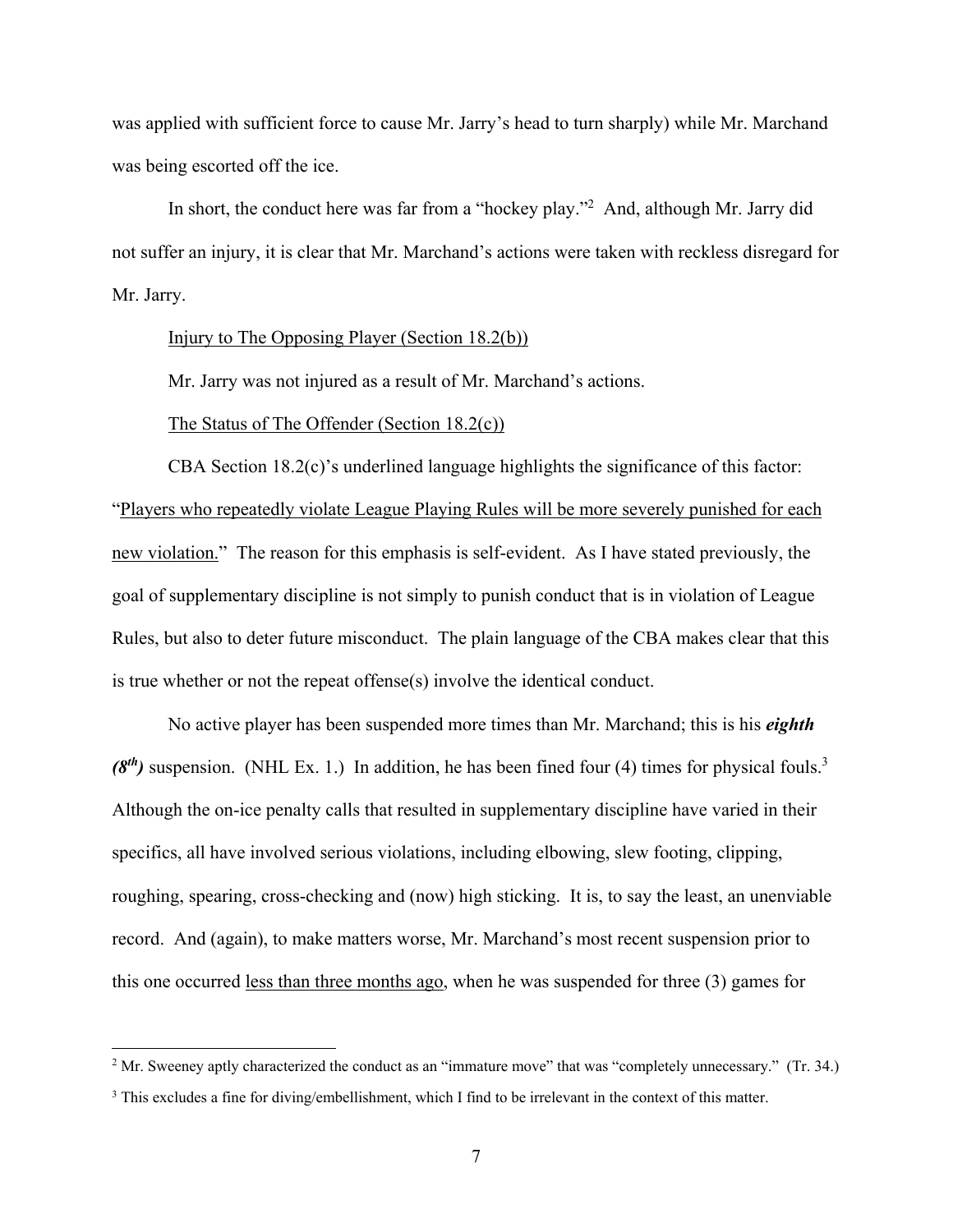slew footing Vancouver Canucks player Oliver Ekman-Larsson on November 28, 2021.

Recently (in the appeal of Nazem Kadri's suspension in 2021), the NHLPA argued forcefully that the application of Section 18.2(c) should take account of a player's change in behavior over time and that "[w]hen a Player goes a significant amount of time without receiving Supplementary Discipline, that must be taken into account. It furthers the very point of a progressive discipline system and that's to change behavior."<sup>4</sup> That conclusion may have merit in appropriate circumstances. Indeed, it no doubt has been applied to Mr. Marchand, whose November 2021 suspension of three (3) games was less than his next most recent prior suspension of five (5) games in January 2018 (notwithstanding an intervening fine and other Playing Rule violations that warranted warnings from DPS).

But the converse is also true. When a player repeatedly commits multiple violations worthy of supplementary discipline within a relatively short period of time, the principle of progressive discipline clearly warrants an escalation in the quantum of discipline. That is particularly true where, as here, the Player is one whose career has been marked by repeated prior instances of supplementary discipline.

In short, both Mr. Marchand's record of eight (8) suspensions and four (4) fines, and his recent experience involving separate infractions twenty-one (21) games apart from one another, call for discipline significantly over and above the three (3) game suspension imposed in November 2021.

<sup>&</sup>lt;sup>4</sup> In the Matter of the Appeal Of Nazem Kadri, (Das) June 4, 2021 Tr. at 16. Ironically, the NHLPA's comparator list in the Kadri appeal included Mr. Marchand and the NHLPA argued there that Mr. Marchand "was actually the more frequent recipient of Supplemental Discipline." In the Matter of the Appeal of Nazem Kadri*, (*Bettman) May 27, 2021 Tr. at 32. At the time, Mr. Marchand had been suspended a total of six (6) times.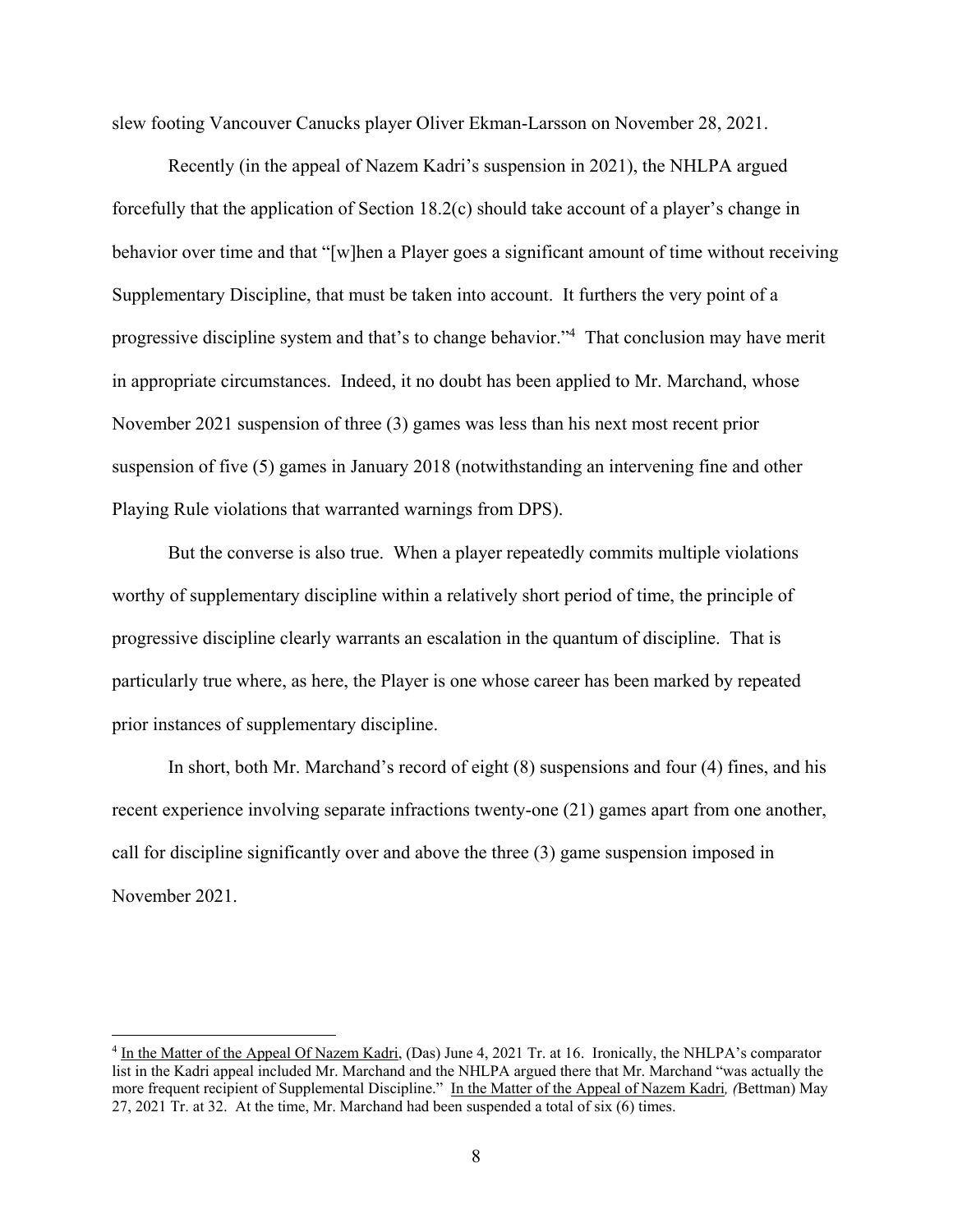# The Situation of The Game (Section 18.2(d))

Section 18.2(d) calls for consideration of the situation of the game, and provides by way of example whether the conduct occurs "late in the game, lopsided score." In such a circumstance, a penalty called by the on-ice officials may be meaningless and supplementary discipline therefore necessary to punish and deter violations.

Here, the incident occurred with twenty-five (25) seconds left in the game, and with Pittsburgh leading by a score of 4-2. Down by two goals with twenty-five seconds left, the game was likely out of reach for Boston. This is precisely the kind of game circumstance contemplated by Section  $18.2(d)$ .<sup>5</sup>

# Other Factors As May Be Appropriate (Section 18.2(e))

It is difficult to imagine any kind of provocation that might have served to justify or mitigate the conduct involved here, but I note that virtually no evidence of provocation was offered at all. Mr. Marchand testified only that his punch was prompted by Mr. Jarry's comment (after making the save): "How about that f—g save?" (Tr. 14.) To say that Mr. Marchand overreacted to that comment would be an understatement. Mr. Marchand himself admitted as much, testifying that Mr. Jarry's comment was "nothing really out of line or derogatory in any kind of way[.]" (Tr. 8.) Mr. Marchand also admits that he overreacted, stating: "my emotions got the best of me and I made a poor decision." (Tr. 18.)

That overreaction was compounded when Mr. Marchand inexplicably re-engaged with Mr. Jarry while he was being escorted from the ice by the linesman. Any NHL player (and certainly a player as experienced as Mr. Marchand) knows full well that his obligation under

 $<sup>5</sup>$  Not surprisingly, Mr. Sweeney testified that his initial reaction to seeing Mr. Marchand's conduct was that it would</sup> raise a concern on the part of DPS in light of the "heightened awareness" to situations "where the game may be already over, the outcome determined and an [incident] occurs." (Tr. 37-38.)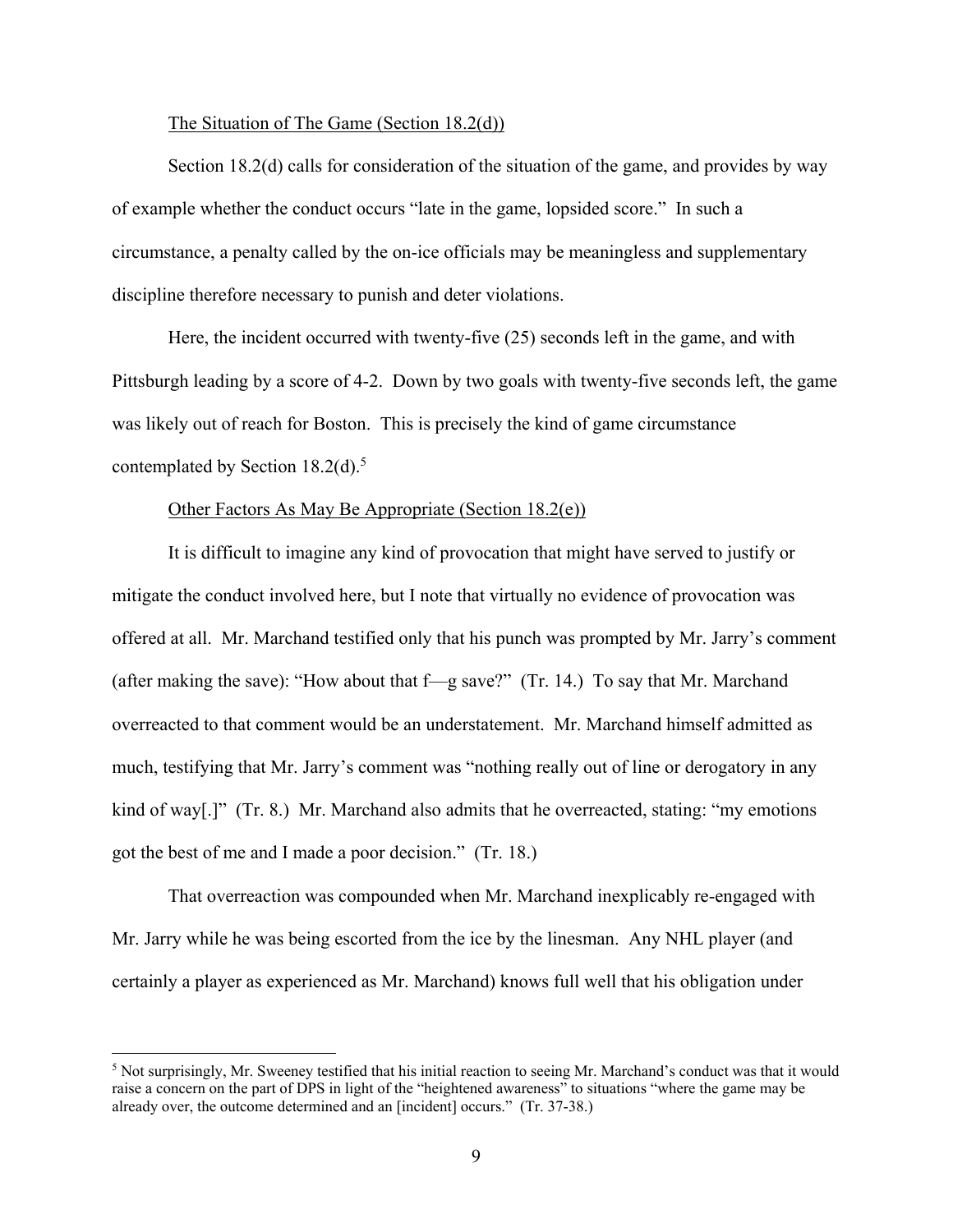those circumstances is to leave the ice without further incident rather than "[go] through" the linesman (to use Mr. Marchand's words (Tr. 17)) in order to "send ... a message" (Tr. 18-19) by striking Mr. Jarry again.<sup>6</sup> To the extent there is otherwise any doubt as to the correct quantum of discipline based on the factors discussed above, resisting the direction of a linesman in order to re-engage with an opponent is an additional aggravating factor.

\* \* \*

Weighing the factors described above, I find that a six (6) game suspension is appropriate in light of the following undisputed facts:

˖ Mr. Marchand's conduct was intentional and involved an excessive and unnecessary use of force.

The conduct consisted of two incidents – an unprovoked punch, followed by a high stick delivered after and despite the intervention of a linesman – that violated two League Playing Rules. The conduct was potentially dangerous and that danger was exacerbated by the fact that it was directed against an unsuspecting player who was not in a position to defend himself.

Mr. Marchand is not only a "repeat offender," as that term is defined in Article 18, he has now been suspended a total of eight (8) times in his career and been fined four (4) times. In addition, his most recent prior suspension (for three (3) games) occurred only twenty-one (21) games (and less than three (3) months) before the incident at issue.

I believe the factors discussed immediately above are more than adequate to constitute "clear and convincing evidence" sufficient to affirm the six (6) game suspension imposed by

<sup>6</sup> This obligation is reflected in Playing Rule 46.5, which provides that a player "who resists a Linesman in the discharge of his duties shall, at the discretion of the Referee, incur a misconduct or game misconduct penalty in addition to any penalties imposed."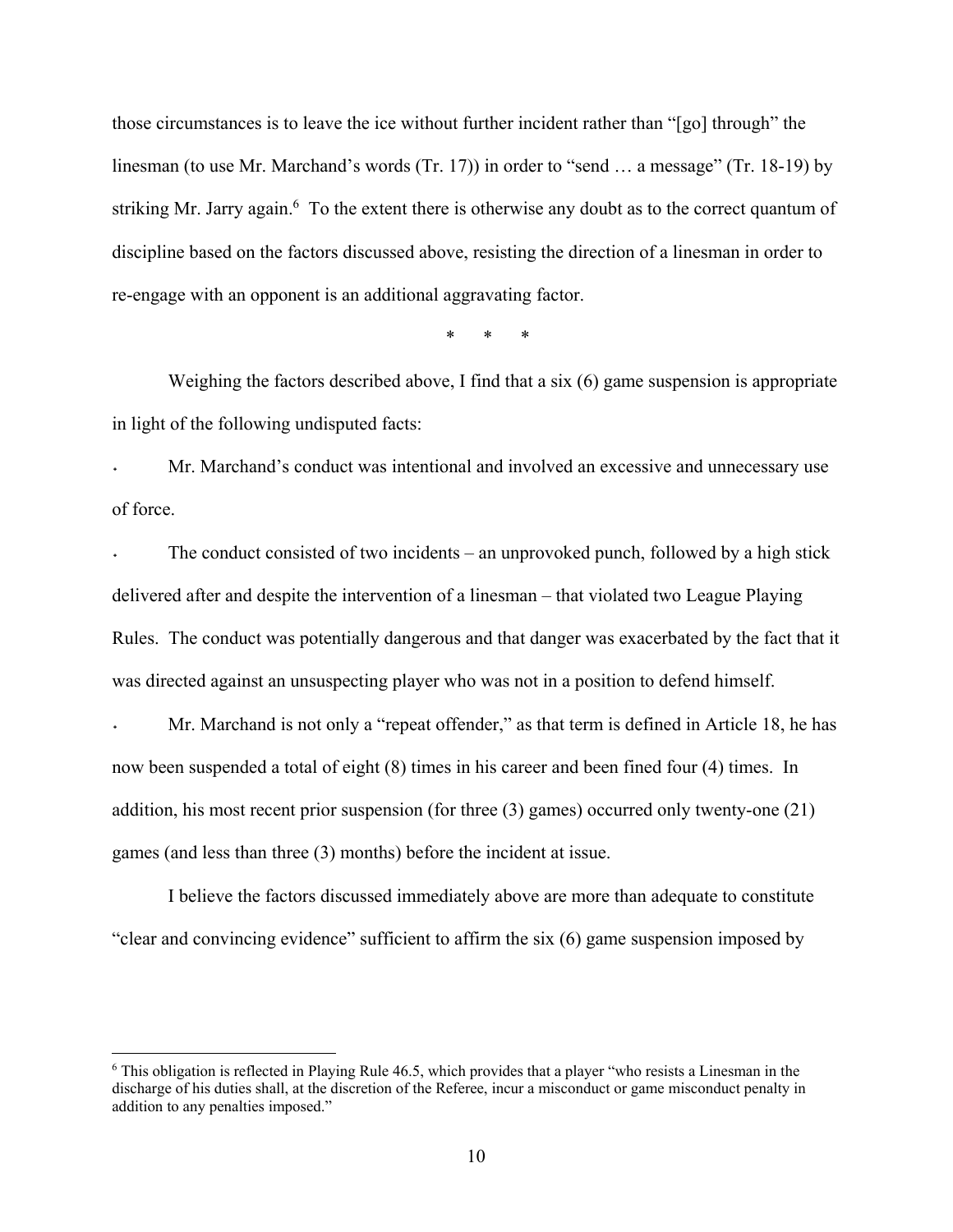DPS. To the extent there is any doubt on that subject, I find that the factors prescribed in Sections 18.2(d) and (e), as discussed above, provide further support for this conclusion.<sup>7</sup>

The NHLPA's position (stated near the end of the hearing) is that the maximum reasonable suspension applicable here would be four (4) games. (Tr. 89.) The NHLPA "calculated" this number by: (i) assuming a one (1) game suspension for the punch to Mr. Jarry (the mid-point between the two (2) game suspension imposed on Milan Lucic in 2019 for punching Kole Sherwood and no suspension imposed on Joe Thornton for punching Petr Mrazek in 2019); (ii) assuming (at most) an additional one (1) game suspension for high sticking based on the fact that the circumstances here are less egregious than the two (2) game suspension imposed on Radko Gudas for high sticking Nikita Kucherov in 2019; and (iii) doubling the two (2) games in light of Mr. Marchand's disciplinary history. (Tr. 85-89.) I do not believe this analysis is appropriate for the following reasons.

First, I reject the NHLPA's suggestion that Mr. Marchand's conduct was less serious than Mr. Lucic's. Both involved a punch to the head of an unsuspecting (and, therefore, defenseless) player. If anything, the conduct here is even more concerning, as it was completely unprovoked, occurred after the play had been whistled dead and involved a punch and a high stick delivered to an unsuspecting goaltender.

Second, I do not find the punch delivered by Mr. Thornton to Petr Mrazek (which resulted in no on-ice penalty or supplementary discipline) and Mr. Marchand's punch to Mr. Jarry to be sufficiently similar such that it should (or can) be used as a persuasive comparator. The video of that incident clearly shows that Mr. Mrazek swiped at Mr. Thornton with his stick as the latter skated past him and then left the goalie crease to confront Mr. Thornton behind the

1

<sup>7</sup> I have taken into account the fact that Mr. Jarry did not suffer an injury. Had there been an injury, Section 18.2(b) would have called for a longer suspension.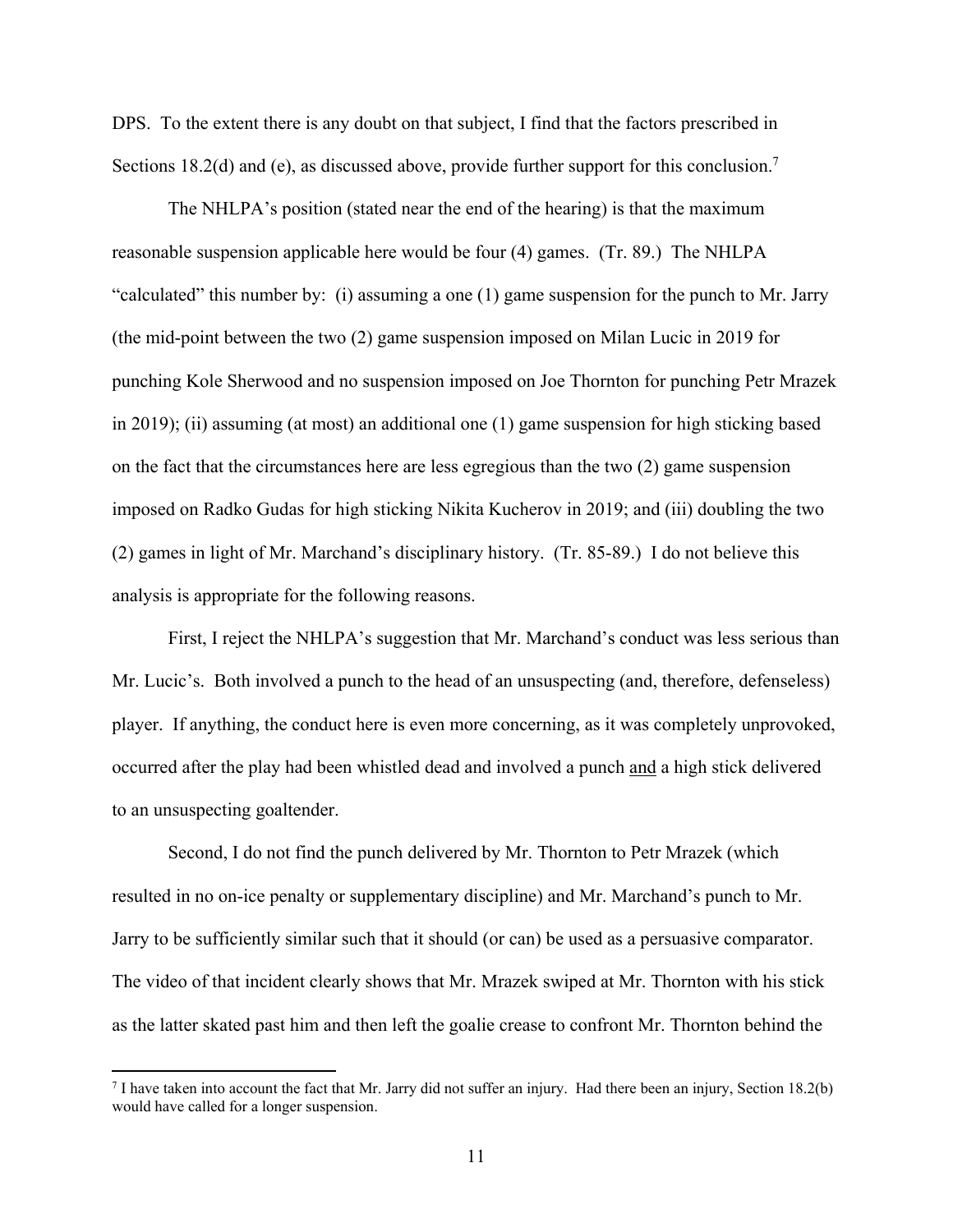net. Mr. Mrazek was not defenseless; in fact, he initiated the confrontation and was prepared, or should have been prepared, for a physical response.

I do believe the Thornton-Mrazek incident is significant – just not for the reason the NHLPA argued. Its significance lies in the fact that it was the only incident that anyone was able to identify as even a potential comparator. Stated another way, nobody could identify any instance in which a skater punched an unsuspecting goaltender in his crease after the whistle had blown. The fact that the NHLPA was relegated to having to place such a significant reliance on the Thornton-Mrazek incident as a "comparable" highlights the highly unusual – and serious – nature of this incident. Standing alone, the action (an unprovoked punch to an unsuspecting goaltender after play had stopped) would have justified a suspension of multiple games for Mr. Marchand, even without the high sticking and even with a less problematic disciplinary history.

Third, the NHLPA's quest to find a player with a "comparable" disciplinary history necessarily falls short. There simply is no player who has a disciplinary history comparable to Mr. Marchand's. Mr. Lucic's 2019 suspension was his fourth  $(4<sup>th</sup>)$  suspension since 2009 and he had been fined three times for physical fouls in the same period.<sup>8</sup> At the time of the Mrazek incident (December 2019), Mr. Thornton had been suspended five (5) times (and fined four (4) times) since 2000, with three (3) of those suspensions occurring almost two decades earlier (between 2000 and 2002).<sup>9</sup> By contrast, Mr. Marchand has now been suspended eight  $(8)$  times and fined four (4) times since 2011, a disciplinary record that is considerably more troubling than either of those players and one which stands unmatched by any other active NHL player. (NHL Ex. 2.) As discussed above, the fact that those suspensions involved a variety of penalties (rather

<u>.</u>

<sup>&</sup>lt;sup>8</sup> I am excluding two (2) fines for using an obscene gesture.

 $9$  After the 2001/02 season, Mr. Thornton was next suspended in 2010 and again in 2019.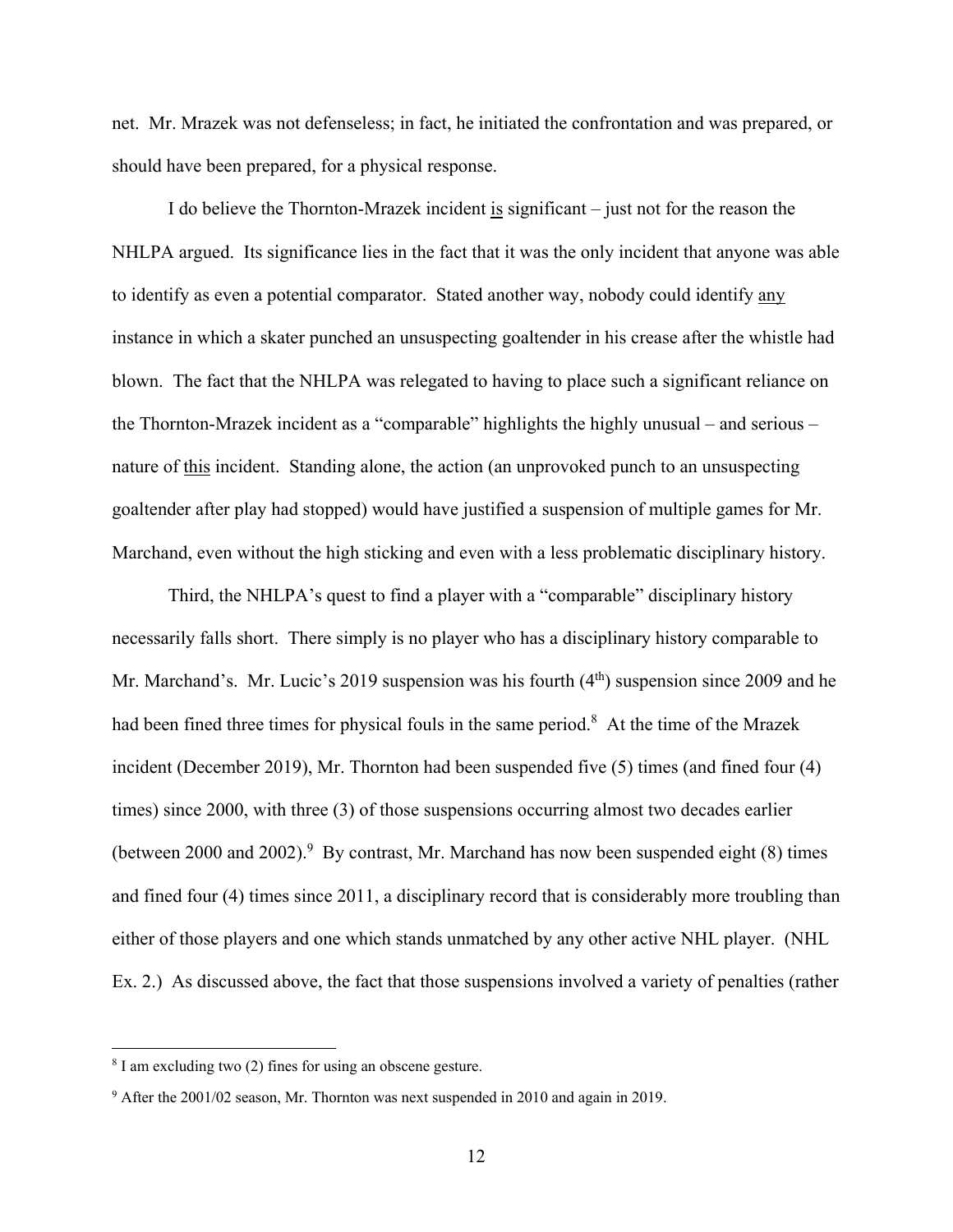than multiple penalties for the same conduct) does not help him in light of the language of Section 18.2(c).

Fourth, I do not agree with the NHLPA's assertion that Mr. Marchand's high sticking violation warranted only a fine or (at most) a one game penalty. As the NHLPA itself observed, there has been a range of discipline imposed for high sticking violations and the two game suspension imposed on Mr. Gudas was prompted by the fact that his conduct was intentional and because he was a repeat offender who had previously been disciplined (in the form of a ten (10) game suspension) for similar (but more egregious) conduct. While the circumstances may differ, Mr. Marchand's conduct was also intentional and, as I have discussed, he has a lengthy disciplinary record of his own.

Finally, in reaching my conclusions I have given careful consideration to Mr. Marchand's testimony concerning his efforts to control his emotions in order to excel as an impact player who plays aggressively, but within the rules. I believe that he has already made significant strides towards achieving this goal. Unfortunately, however, Mr. Marchand's behavior and lack of judgment in respect of these incidents did not meet acceptable NHL standards. He created a distraction which reflected poorly on himself, on his team and on the League as a whole, and as such, I find he also deserves the penalty he received. Having said that, I encourage Mr. Marchand to reflect on this experience and to use it positively in furtherance of his efforts to refine and improve his on-ice image and game for everyone's benefit.

#### **VII.**

#### **CONCLUSION**

For the foregoing reasons, the decision of the Department of Player Safety suspending Brad Marchand for six (6) games is hereby affirmed.

13